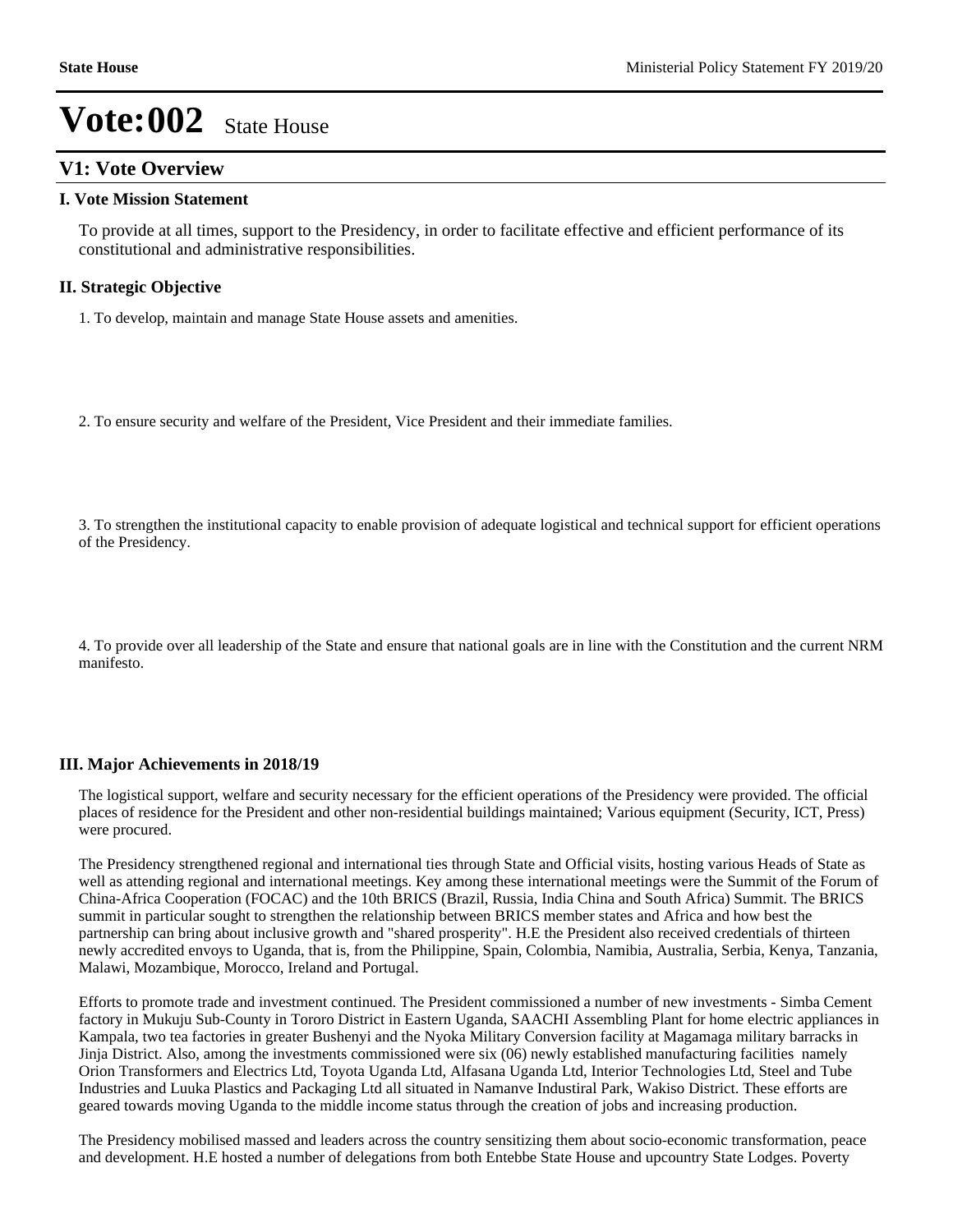alleviation efforts continued in various established model villages (Kikyuusa, Kawumu,, Adjumani, Busiita, Mangho, Sanyonja, Lwabenge, Mwanyanjiri, Naluvule, Kalera, Rwentoondo, Bwera, Baralege and Madi-Okollo) where farmers were trained in commercially viable activities and also given agricultural inputs. Vote 002 spent approximately 515 million shilling on this intervention.

Under the Presidential initiative of "Skilling the Girl-Child", over 4,000 girls graduated in a number of vocational skills including tailoring, confectionery, shoe making, etc and given start-up capital. The Vote, in the period under review, spent 8.7bn on this initiative. In addition, a number of youth groups around Kampala and Kasanda were supported with Common User Facilities and SACCO start-up funds and the Vote spent 6.5bn on this initiative.

Monitoring and Inspection of government programmes in the Health Sector and Public works was also done. The Health Monitoring Unit monitored health services in two districts. The Infrastructure Monitoring Unit inspected a number of ongoing infrastructure works some of which included the reconstruction of Kyenjoojo-Fort Portal road and Kyenjoojo-Kagadi-Hoima road, the SGR project, the Karuma and Isimba plants among others.

State House paid school fees for the sponsored students and some of the pledged Presidential donations were paid.

### **IV. Medium Term Plans**

In line with the State House Strategic Plan, the Vote will continue to provide logistical support for the security and welfare of the President, maintain assets and ammenities. All these will be geared towards providing a conducive environment for the efficient and effective operations of the Presidency in order to provide overall leadership of the country.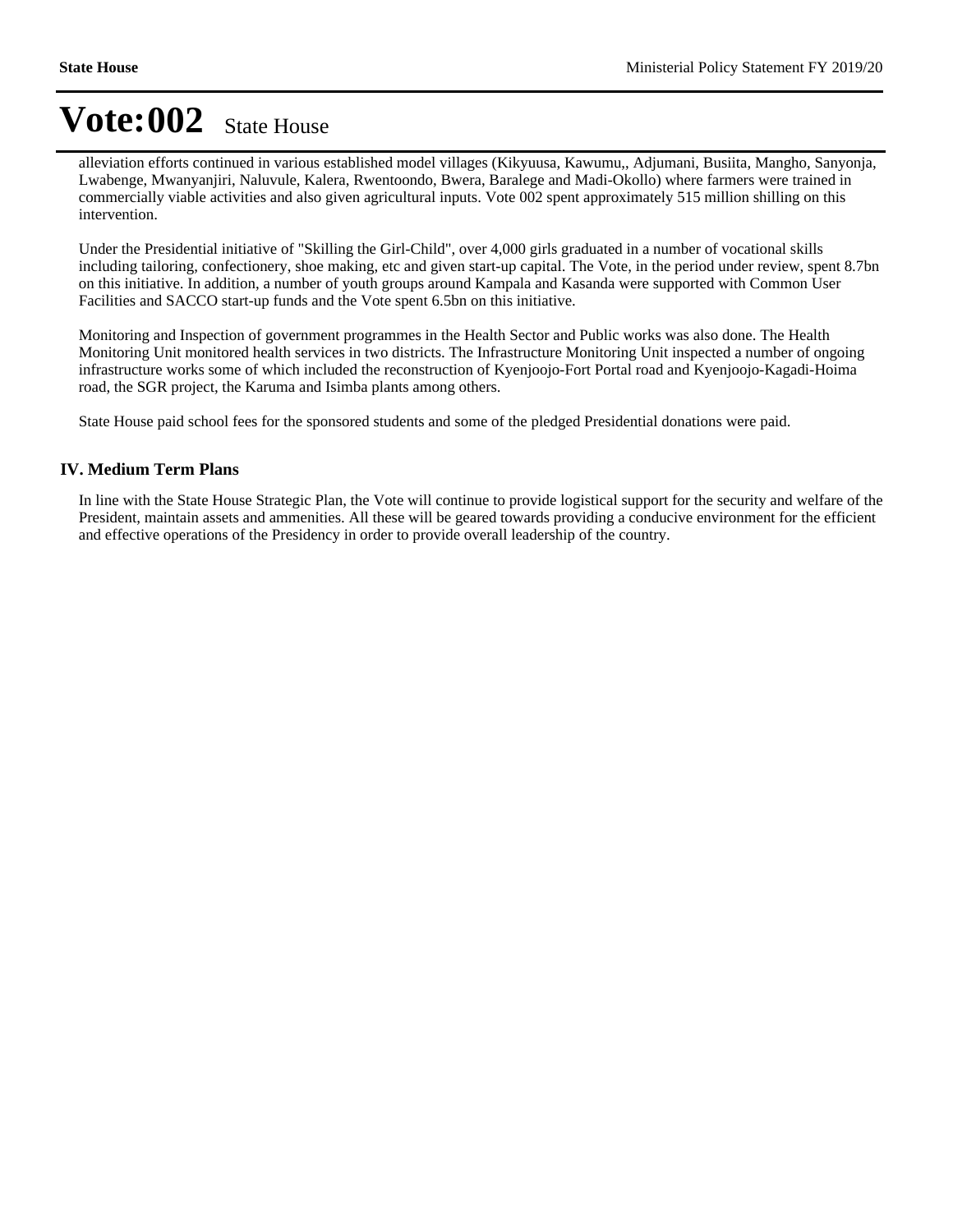## **V. Summary of Past Performance and Medium Term Budget Allocations**

**Table 5.1: Overview of Vote Expenditures (UShs Billion)**

|                  |                                                      |                    | 2018/19       |                                           |         | <b>MTEF Budget Projections</b> |         |         |         |
|------------------|------------------------------------------------------|--------------------|---------------|-------------------------------------------|---------|--------------------------------|---------|---------|---------|
|                  |                                                      | 2017/18<br>Outturn | <b>Budget</b> | <b>Approved Expenditure</b><br>by End Dec | 2019/20 | 2020/21                        | 2021/22 | 2022/23 | 2023/24 |
| <b>Recurrent</b> | Wage                                                 | 13.398             | 15.225        | 7.077                                     | 17.097  | 17.952                         | 18.849  | 19.792  | 20.781  |
|                  | Non Wage                                             | 293.409            | 246.488       | 213.098                                   | 377.703 | 434.358                        | 521.230 | 625.476 | 750.571 |
| Devt.            | GoU                                                  | 17.338             | 12.338        | 12.357                                    | 12.338  | 14.806                         | 14.806  | 14.806  | 14.806  |
|                  | Ext. Fin.                                            | 0.000              | 0.000         | 0.000                                     | 0.000   | 0.000                          | 0.000   | 0.000   | 0.000   |
|                  | <b>GoU</b> Total                                     | 324.145            | 274.052       | 232.532                                   | 407.138 | 467.116                        | 554.885 | 660.074 | 786.159 |
|                  | <b>Total GoU+Ext Fin (MTEF)</b>                      | 324.145            | 274.052       | 232.532                                   | 407.138 | 467.116                        | 554.885 | 660.074 | 786.159 |
|                  | Arrears                                              | 0.000              | 0.000         | 0.000                                     | 0.000   | 0.000                          | 0.000   | 0.000   | 0.000   |
|                  | <b>Total Budget</b>                                  | 324.145            | 274.052       | 232.532                                   | 407.138 | 467.116                        | 554.885 | 660.074 | 786.159 |
|                  | <b>A.I.A Total</b>                                   | N/A                | N/A           | N/A                                       | N/A     | N/A                            | N/A     | N/A     | N/A     |
|                  | <b>Grand Total</b>                                   | 324.145            | 274.052       | 232.532                                   | 407.138 | 467.116                        | 554.885 | 660.074 | 786.159 |
|                  | <b>Total Vote Budget</b><br><b>Excluding Arrears</b> | 324.145            | 274.052       | 232.532                                   | 407.138 | 467.116                        | 554.885 | 660.074 | 786.159 |

## **VI. Budget By Economic Clasification**

**Table V6.1 2018/19 and 2019/20 Budget Allocations by Item**

|                                           | 2018/19 Approved Budget |          |       |              | 2019/20 Draft Estimates |          |              |
|-------------------------------------------|-------------------------|----------|-------|--------------|-------------------------|----------|--------------|
| <b>Billion Uganda Shillings</b>           | GoU                     | Ext. Fin | AIA   | <b>Total</b> | GoU                     | Ext. Fin | <b>Total</b> |
| <b>Output Class: Outputs Provided</b>     | 261.713                 | 0.000    | 0.000 | 261.713      | 394.800                 | 0.000    | 394.800      |
| 211 Wages and Salaries                    | 32.369                  | 0.000    | 0.000 | 32.369       | 34.241                  | 0.000    | 34.241       |
| 212 Social Contributions                  | 0.319                   | 0.000    | 0.000 | 0.319        | 0.406                   | 0.000    | 0.406        |
| 213 Other Employee Costs                  | 2.333                   | 0.000    | 0.000 | 2.333        | 3.461                   | 0.000    | 3.461        |
| 221 General Expenses                      | 11.184                  | 0.000    | 0.000 | 11.184       | 12.623                  | 0.000    | 12.623       |
| 222 Communications                        | 1.610                   | 0.000    | 0.000 | 1.610        | 1.964                   | 0.000    | 1.964        |
| 223 Utility and Property Expenses         | 5.509                   | 0.000    | 0.000 | 5.509        | 4.167                   | 0.000    | 4.167        |
| 224 Supplies and Services                 | 62.398                  | 0.000    | 0.000 | 62.398       | 70.110                  | 0.000    | 70.110       |
| 226 Insurances and Licenses               | 2.970                   | 0.000    | 0.000 | 2.970        | 2.970                   | 0.000    | 2.970        |
| 227 Travel and Transport                  | 50.743                  | 0.000    | 0.000 | 50.743       | 51.800                  | 0.000    | 51.800       |
| 228 Maintenance                           | 12.222                  | 0.000    | 0.000 | 12.222       | 12.377                  | 0.000    | 12.377       |
| 282 Miscellaneous Other Expenses          | 80.055                  | 0.000    | 0.000 | 80.055       | 200.682                 | 0.000    | 200.682      |
| <b>Output Class: Capital Purchases</b>    | 12.338                  | 0.000    | 0.000 | 12.338       | 12.338                  | 0.000    | 12.338       |
| 281 Property expenses other than interest | 0.030                   | 0.000    | 0.000 | 0.030        | 0.030                   | 0.000    | 0.030        |
| 312 FIXED ASSETS                          | 12.308                  | 0.000    | 0.000 | 12.308       | 12.308                  | 0.000    | 12.308       |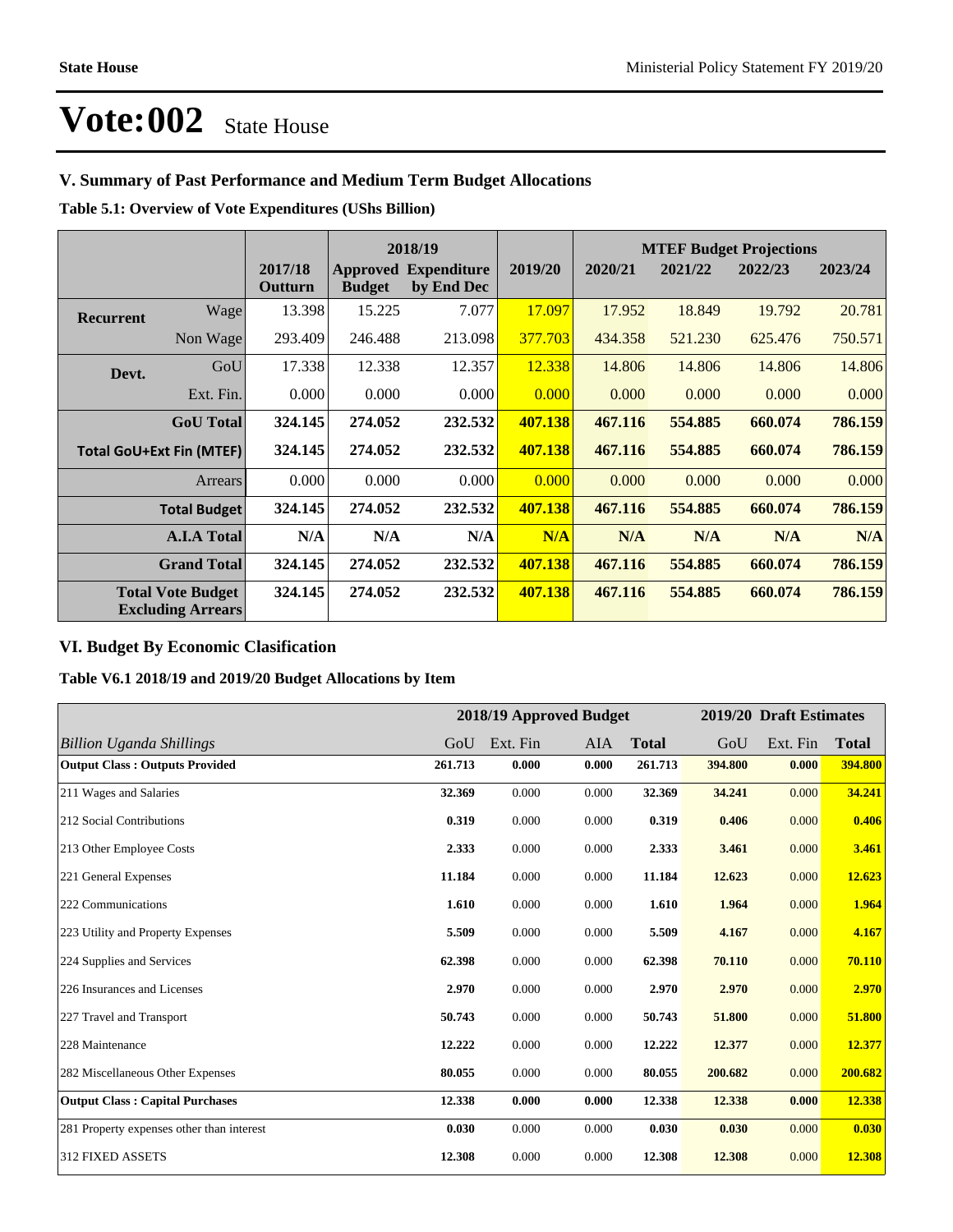| <b>Grand Total:</b>            | 274.052 | 0.000 | 0.000                | 274.052 | 407.138 | 0.000 | 407.138 |
|--------------------------------|---------|-------|----------------------|---------|---------|-------|---------|
| <b>Total excluding Arrears</b> | 274.052 | 0.000 | $\boldsymbol{0.000}$ | 274.052 | 407.138 | 0.000 | 407.138 |

## **VII. Budget By Programme And Subprogramme**

## **Table V7.1: Past Expenditure Outturns and Medium Term Projections by Programme and SubProgramme**

| <b>Billion Uganda shillings</b>                                      |                       | FY 2018/19                |                                   |                                             | <b>Medium Term Projections</b> |         |         |         |  |
|----------------------------------------------------------------------|-----------------------|---------------------------|-----------------------------------|---------------------------------------------|--------------------------------|---------|---------|---------|--|
|                                                                      | FY 2017/18<br>Outturn | Approved<br><b>Budget</b> | <b>Spent By</b><br><b>End Dec</b> | 2019-20<br><b>Proposed</b><br><b>Budget</b> | 2020-21                        | 2021-22 | 2022-23 | 2023-24 |  |
| 11 Logistical and Administrative<br><b>Support to the Presidency</b> | 324.145               | 274.052                   | 232.532                           | 407.138                                     | 467.116                        | 554.885 | 660.074 | 786.159 |  |
| 0008 Support to State House                                          | 17.338                | 12.338                    | 12.357                            | 12.338                                      | 14.806                         | 14.806  | 14.806  | 14.806  |  |
| 02 Support to Vice President                                         | 6.417                 | 6.567                     | 3.178                             | 6.567                                       | 8.929                          | 17.029  | 26.029  | 30.029  |  |
| 03<br>Administration and Support to the<br>President                 | 295.769               | 245.103                   | 209.571                           | 255,760                                     | 275.373                        | 319.684 | 371.842 | 439.881 |  |
| 04 Internal Audit                                                    | 0.067                 | 0.086                     | 0.033                             | 0.086                                       | 0.186                          | 0.546   | 2.594   | 3.594   |  |
| 06 Presidential Initiatives                                          | 4.553                 | 9.957                     | 7.393                             | 132.386                                     | 167.822                        | 202.821 | 244.804 | 297.849 |  |
| <b>Total for the Vote</b>                                            | 324.145               | 274.052                   | 232.532                           | 407.138                                     | 467.116                        | 554.885 | 660.074 | 786.159 |  |
| <b>Total Excluding Arrears</b>                                       | 324.145               | 274.052                   | 232.532                           | 407.138                                     | 467.116                        | 554.885 | 660.074 | 786.159 |  |

## **VIII. Programme Performance and Medium Term Plans**

### **Table V8.1: Programme Outcome and Outcome Indicators ( Only applicable for FY 2019/20)**

|                             | <b>Programme Outcome:</b> Effective and Efficient Operations of the Presidency                                                                                        |
|-----------------------------|-----------------------------------------------------------------------------------------------------------------------------------------------------------------------|
| <b>Responsible Officer:</b> | <b>State House Comptroller</b>                                                                                                                                        |
|                             | 8. To make contribution towards rural transformation and increased household incomes throughout the<br>country.                                                       |
|                             | 7. To encourage and sustain peace initiatives, both internally and outside, as a means of enhancing<br>national security and development.                             |
|                             | 6. To promote regional integration and international relations for purposes of political, social and<br>economic gains, and the creation of investment opportunities. |
|                             | 5. To mobilize masses towards political and socio-economic transformation and improved quality of life.                                                               |
|                             | 4. To provide over all leadership of the state and ensure better service delivery and job creation in line<br>with the NRM Manifesto                                  |
|                             | 3. To ensure effective coordination of programmes, provision of required information, follow up on<br>special issues and promote good public relations.               |
|                             | 2. To secure fiscal, human and other resources as well as ensure their optimal and cost effective utilization                                                         |
| <b>Programme Objective</b>  | 1. To provide adequate logistical support for the security, welfare and effective performance of H.E the<br>President and the Vice President                          |
| <b>Programme:</b>           | 11 Logistical and Administrative Support to the Presidency                                                                                                            |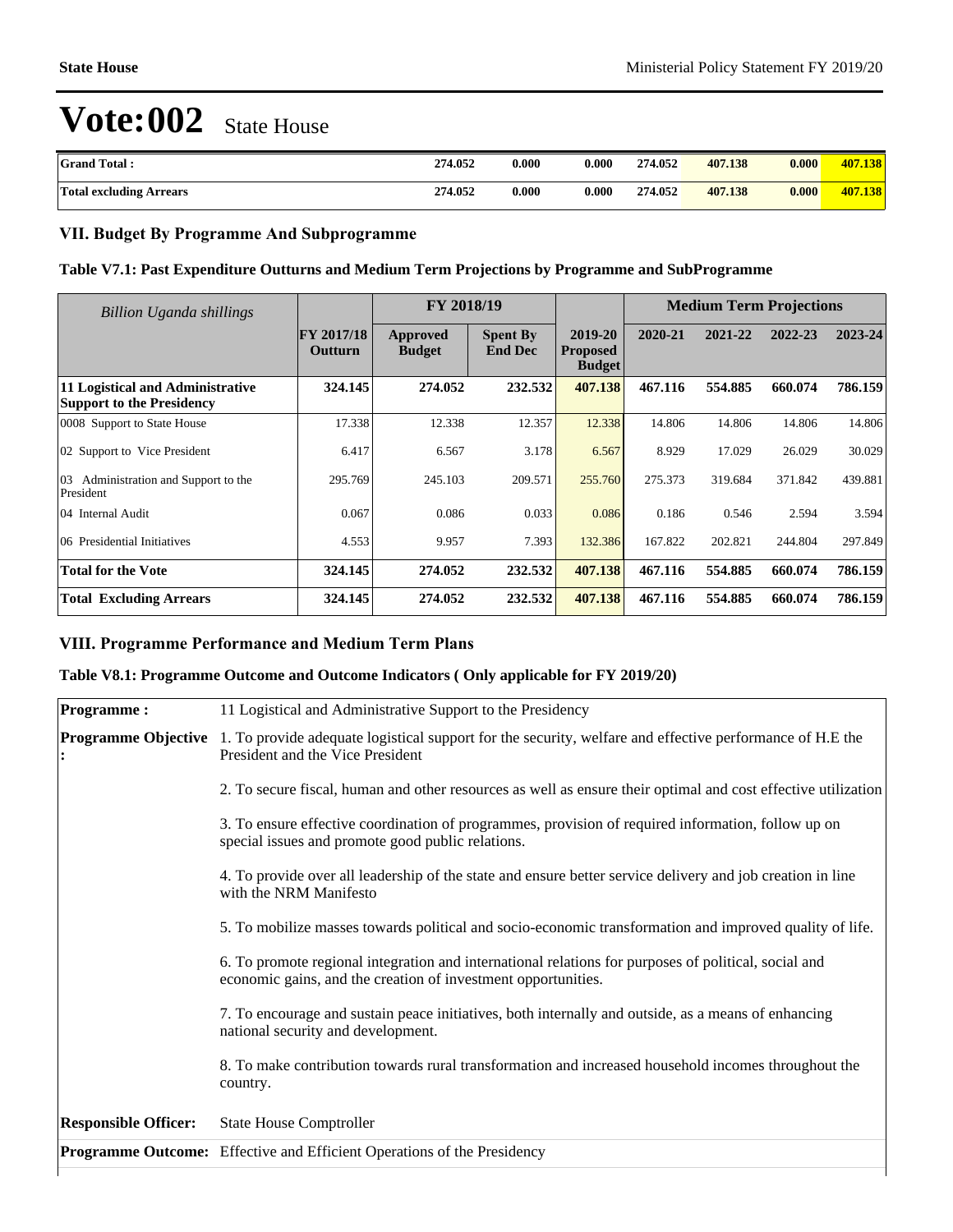| Sector Outcomes contributed to by the Programme Outcome                                             |                 |                            |                  |                         |                    |
|-----------------------------------------------------------------------------------------------------|-----------------|----------------------------|------------------|-------------------------|--------------------|
| 1. Improved service delivery                                                                        |                 |                            |                  |                         |                    |
|                                                                                                     |                 | <b>Performance Targets</b> |                  |                         |                    |
| <b>Outcome Indicators</b>                                                                           |                 |                            | 2019/20          | 2020/21                 | 2021/22            |
|                                                                                                     | <b>Baseline</b> | <b>Base year</b>           | <b>Target</b>    | Projection              | Projection         |
| • Level of Provision of Logistical Support                                                          |                 |                            | 95%              | 96%                     | 97%                |
| • Level of Implementation of Presidential Initiatives                                               |                 |                            | Good             | Good                    | Good               |
| <b>SubProgramme: 02 Support to Vice President</b>                                                   |                 |                            |                  |                         |                    |
| Output: 02 Logistical Support, Welfare & security provided to HE The President, VP & their families |                 |                            |                  |                         |                    |
| Degree to which welfare, security & logistical demands satisfied                                    |                 |                            | Good             | Good                    | Good               |
| Proportion of logistical demands satisfied                                                          |                 |                            | 95%              | 96%                     | 97%                |
| Output: 04 Regional integration & international relations promoted                                  |                 |                            |                  |                         |                    |
| Number of countries visited                                                                         |                 |                            | $\overline{4}$   | $\overline{\mathbf{4}}$ | $\overline{\bf 4}$ |
| Number of regional and international meetings attended                                              |                 |                            |                  | $\mathbf{2}$            | $\overline{2}$     |
| Output: 05 Trade, tourism & investment promoted                                                     |                 |                            |                  |                         |                    |
| Number of International Trade meetings attended                                                     |                 |                            | $\overline{2}$   | $\mathbf{2}$            | $\overline{2}$     |
| Output: 06 Community outreach programmes and welfare activities attended to                         |                 |                            |                  |                         |                    |
| Number of Community functions attended                                                              |                 |                            | 50               | 50                      | 50                 |
| SubProgramme: 03 Administration and Support to the President                                        |                 |                            |                  |                         |                    |
| Output: 02 Logistical Support, Welfare & security provided to HE The President, VP & their families |                 |                            |                  |                         |                    |
| Degree to which welfare, security & logistical demands satisfied                                    |                 |                            | Good             | Good                    | Good               |
| Proportion of logistical demands satisfied                                                          |                 |                            | 95%              | 96%                     | 96%                |
| Output: 03 Masses mobilized towards poverty reduction, peace & development                          |                 |                            |                  |                         |                    |
| Number of delegations from districts met by H.E The President                                       |                 |                            | 60               | 60                      | 60                 |
| Number of regions mobilised by the Presidency for Peace Transformation and Prosperity for all       |                 |                            | 5                | 5                       | 5                  |
| Output: 04 Regional integration & international relations promoted                                  |                 |                            |                  |                         |                    |
| Number of countries visited                                                                         |                 |                            | $20\,$           | 20                      | 20                 |
| Number of Heads of State hosted                                                                     |                 |                            | 15               | 15                      | 15                 |
| Number of regional and international meetings attended                                              |                 |                            | <b>18</b>        | 18                      | 18                 |
| Output: 05 Trade, tourism & investment promoted                                                     |                 |                            |                  |                         |                    |
| Number of International Trade meetings attended                                                     |                 |                            | $\boldsymbol{6}$ | 6                       | 6                  |
| Output: 06 Community outreach programmes and welfare activities attended to                         |                 |                            |                  |                         |                    |
| Number of Community functions attended                                                              |                 |                            | 72               | 72                      | 72                 |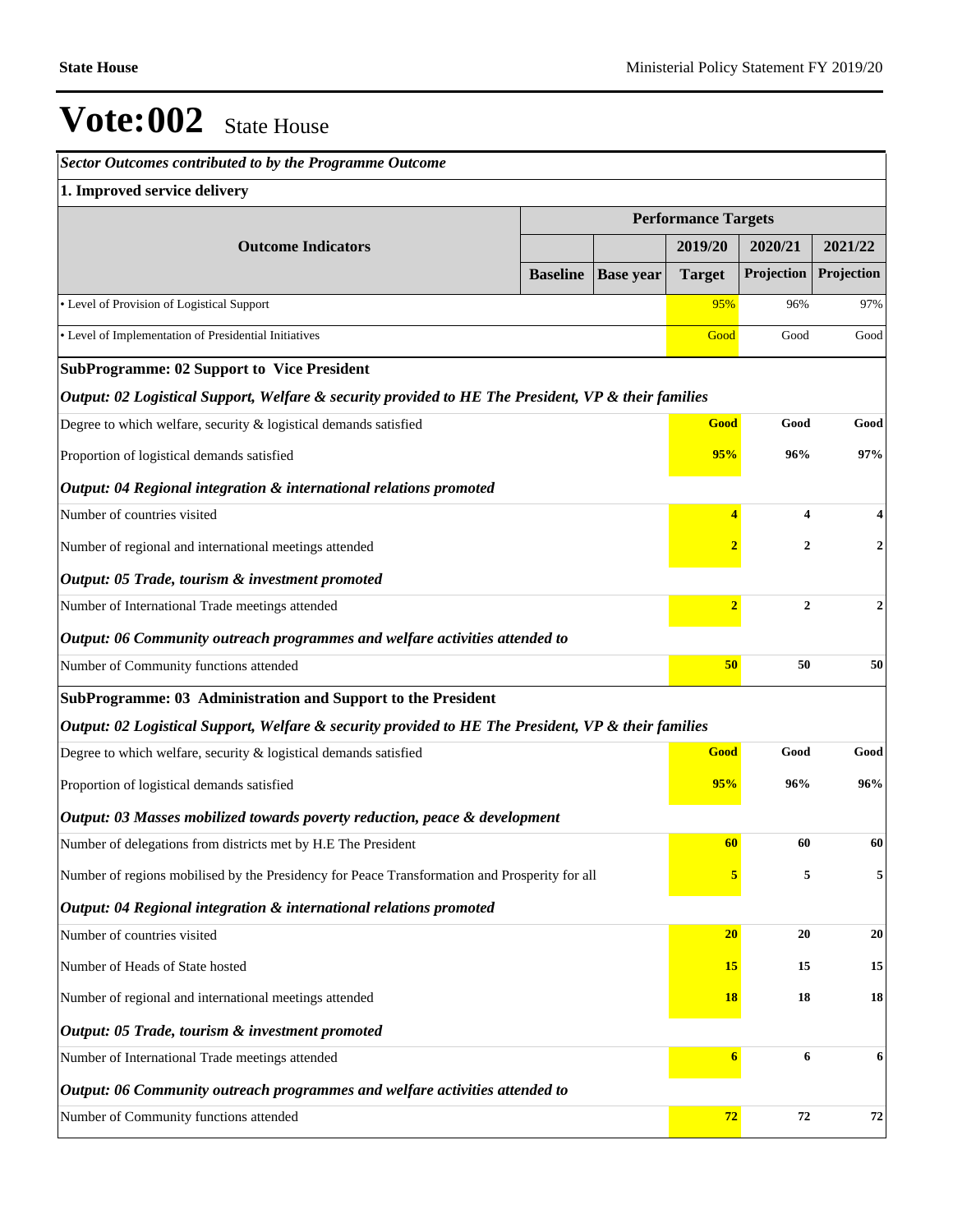## **IX. Major Capital Investments And Changes In Resource Allocation**

## **Table 9.1: Major Capital Investment (Capital Purchases outputs over 0.5Billion)**

| FY 2018/19                                                                 | FY 2019/20       |                                                                                         |                                                                           |  |  |  |  |  |  |
|----------------------------------------------------------------------------|------------------|-----------------------------------------------------------------------------------------|---------------------------------------------------------------------------|--|--|--|--|--|--|
| <b>Appr. Budget and Planned Outputs</b>                                    |                  | <b>Expenditures and Achievements by</b><br>end Dec                                      | <b>Proposed Budget and Planned</b><br><b>Outputs</b>                      |  |  |  |  |  |  |
| <b>Vote 002 State House</b>                                                |                  |                                                                                         |                                                                           |  |  |  |  |  |  |
| Program : 16 11 Logistical and Administrative Support to the Presidency    |                  |                                                                                         |                                                                           |  |  |  |  |  |  |
| Development Project : 0008 Support to State House                          |                  |                                                                                         |                                                                           |  |  |  |  |  |  |
| Output: 16 11 72 Government Buildings and Administrative Infrastructure    |                  |                                                                                         |                                                                           |  |  |  |  |  |  |
| Entebbe State House Complex maintained                                     |                  | Maintenance works were done at Entebbe State<br>House Complex and a few upcountry state | Maintenance of State House Complex Entebbe                                |  |  |  |  |  |  |
| Routine maintenance works done in all residential and office<br>buildings. |                  | lodges maintained;                                                                      | Maintenance of Nakasero state lodge                                       |  |  |  |  |  |  |
| Routine supervision undertaken                                             |                  | Supervision of works were undertaken                                                    | Maintenance of upcountry lodges                                           |  |  |  |  |  |  |
|                                                                            |                  |                                                                                         | Routine supervision of capital works                                      |  |  |  |  |  |  |
| <b>Total Output Cost(Ushs Thousand)</b>                                    | 970,000          | 955,000                                                                                 | 970,000                                                                   |  |  |  |  |  |  |
| Gou Dev't:                                                                 | 970,000          | 955,000                                                                                 | 970,000                                                                   |  |  |  |  |  |  |
| Ext Fin:                                                                   | $\Omega$         | $\Omega$                                                                                |                                                                           |  |  |  |  |  |  |
| A.I.A:                                                                     | $\overline{0}$   | $\mathbf{0}$                                                                            |                                                                           |  |  |  |  |  |  |
| Output: 16 11 75 Purchase of Motor Vehicles and Other Transport Equipment  |                  |                                                                                         |                                                                           |  |  |  |  |  |  |
| 14 Support Vehicles procured;                                              |                  | Procurement process ongoing.                                                            | 14 support vehicles procured                                              |  |  |  |  |  |  |
| Servicing and annual maintenance of the Jet and Helicopter<br>carried out  |                  |                                                                                         | Servicing and annual maintenance of the jet and<br><b>Helicopter done</b> |  |  |  |  |  |  |
| <b>Total Output Cost(Ushs Thousand)</b>                                    | 7,150,000        | 3,838,865                                                                               | 7,150,000                                                                 |  |  |  |  |  |  |
| Gou Dev't:                                                                 | 7,150,000        | 3,838,865                                                                               | 7,150,000                                                                 |  |  |  |  |  |  |
| Ext Fin:                                                                   | $\overline{0}$   | $\theta$                                                                                |                                                                           |  |  |  |  |  |  |
| A.I.A:                                                                     | $\mathbf{0}$     | $\mathbf{0}$                                                                            | $\overline{0}$                                                            |  |  |  |  |  |  |
| Output: 16 11 77 Purchase of Specialised Machinery & Equipment             |                  |                                                                                         |                                                                           |  |  |  |  |  |  |
| Specialised and security equipment procured                                |                  | An assortment of household equipment was<br>procured                                    | Specialized and security equipment procured                               |  |  |  |  |  |  |
| <b>Total Output Cost(Ushs Thousand)</b>                                    | 3,168,411        | 1,646,944                                                                               | 3,168,411                                                                 |  |  |  |  |  |  |
| Gou Dev't:                                                                 | 3,168,411        | 1,646,944                                                                               | 3,168,411                                                                 |  |  |  |  |  |  |
| Ext Fin:                                                                   | $\boldsymbol{0}$ | $\theta$                                                                                |                                                                           |  |  |  |  |  |  |
| A.I.A:                                                                     | $\boldsymbol{0}$ | $\theta$                                                                                |                                                                           |  |  |  |  |  |  |
| Output: 16 11 78 Purchase of Office and Residential Furniture and Fittings |                  |                                                                                         |                                                                           |  |  |  |  |  |  |
| Office and Residential Furniture procured                                  |                  | Two batches of residential and office furniture<br>were procured.                       | Office and residential furniture procured                                 |  |  |  |  |  |  |
| <b>Total Output Cost(Ushs Thousand)</b>                                    | 900,000          | 190,873                                                                                 | 900,000                                                                   |  |  |  |  |  |  |
| Gou Dev't:                                                                 | 900,000          | 190,873                                                                                 | 900,000                                                                   |  |  |  |  |  |  |
| Ext Fin:                                                                   | $\boldsymbol{0}$ | $\mathbf{0}$                                                                            | $\overline{0}$                                                            |  |  |  |  |  |  |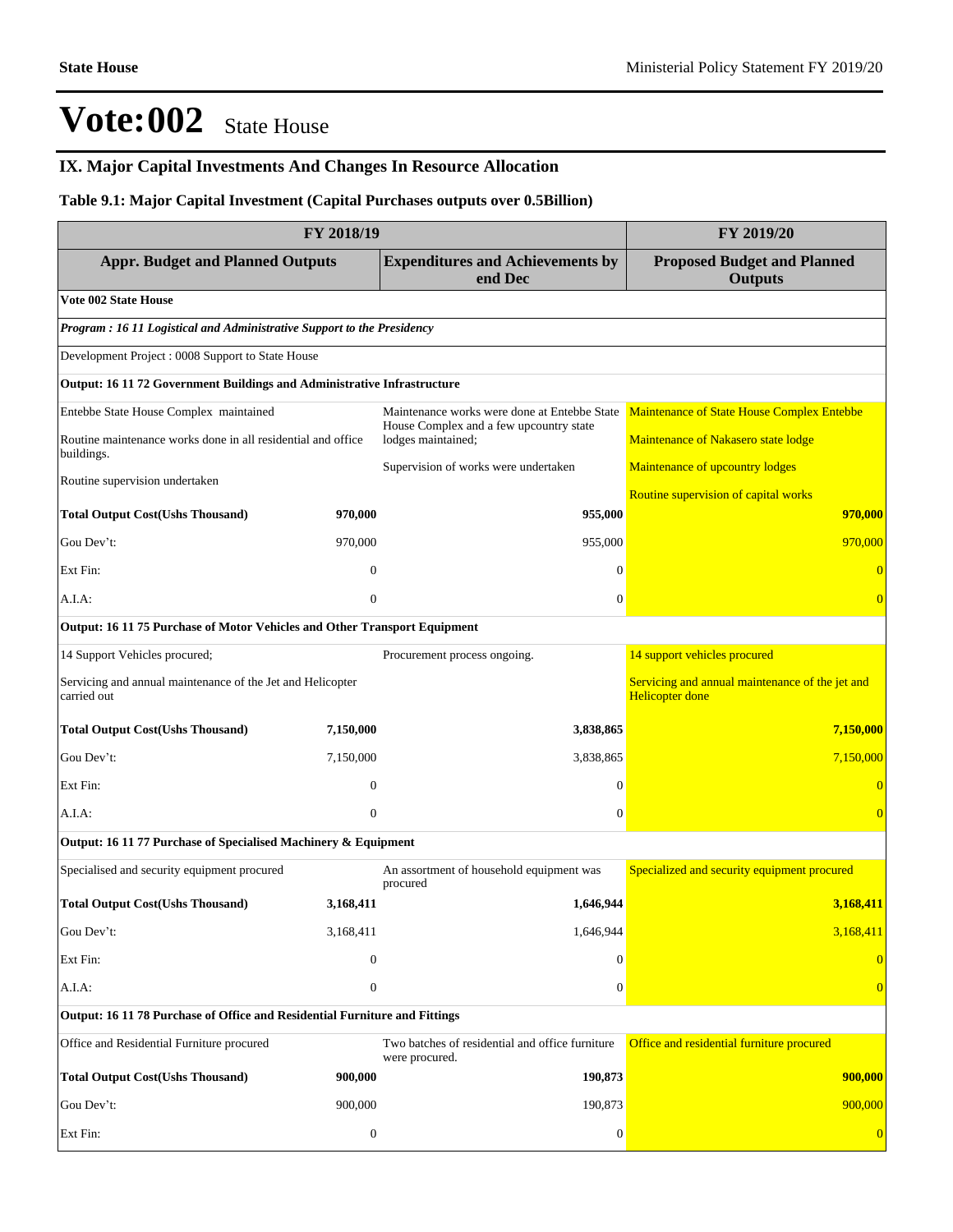A.I.A: 0 0 0

## **X. Vote Challenges and Plans To Improve Performance**

#### **Vote Challenges**

In the execution of its mandate, the Vote faces the following challenges:

1. The ever emerging unplanned issues that need to be attended to by the Presidency. These unplanned and yet important issues affect the execution of planned activities and budgets.

2. The growth in magnitude and number of donations and the inability to settle the outstanding pledge commitments.

3. Operating the Entebbe State House Complex to the required standard in light of the meager resources.

4. Scattered and rented office accommodation which is costly and hinders effective supervision.

5. Keeping abreast with global technology advancements in terms of equipment for press, ICT and security given the fixed budgetary resources.

#### **Plans to improve Vote Performance**

In the face of its challenges, Vote 002 plans to:

- 1. Continue to reprioritize the scarce resources in order to cope with the emerging issues.
- 2. Continue to engage MoFPED for additional resources.
- 3. Focus on building the capacity of the human resource.
- 4. Work towards bringing the scattered offices closer to each other for effective supervision.
- 5. Continue to use State House services for catering and vehicle maintenance.

### **XI Off Budget Support**

### **Table 11.1 Off-Budget Support by Sub-Programme**

N/A

### **XII. Vote Cross Cutting Policy And Other Budgetary Issues**

### **Table 12.1: Cross- Cutting Policy Issues**

## **Issue Type: HIV/AIDS**

| Objective :                                                                                 | To support staff affected by HIV/AIDS            |  |  |  |  |  |
|---------------------------------------------------------------------------------------------|--------------------------------------------------|--|--|--|--|--|
| <b>Issue of Concern:</b>                                                                    | HIV/AIDS is non-discriminatory and rampant.      |  |  |  |  |  |
| <b>Planned Interventions:</b><br>Increase HIV/AIDS awareness to bothe staff and the masses. |                                                  |  |  |  |  |  |
|                                                                                             | Provide social and medical support               |  |  |  |  |  |
| <b>Budget Allocation (Billion):</b> 0.166                                                   |                                                  |  |  |  |  |  |
| <b>Performance Indicators:</b>                                                              | Number of staff supported                        |  |  |  |  |  |
|                                                                                             | Number of awareness campaigns/sessions conducted |  |  |  |  |  |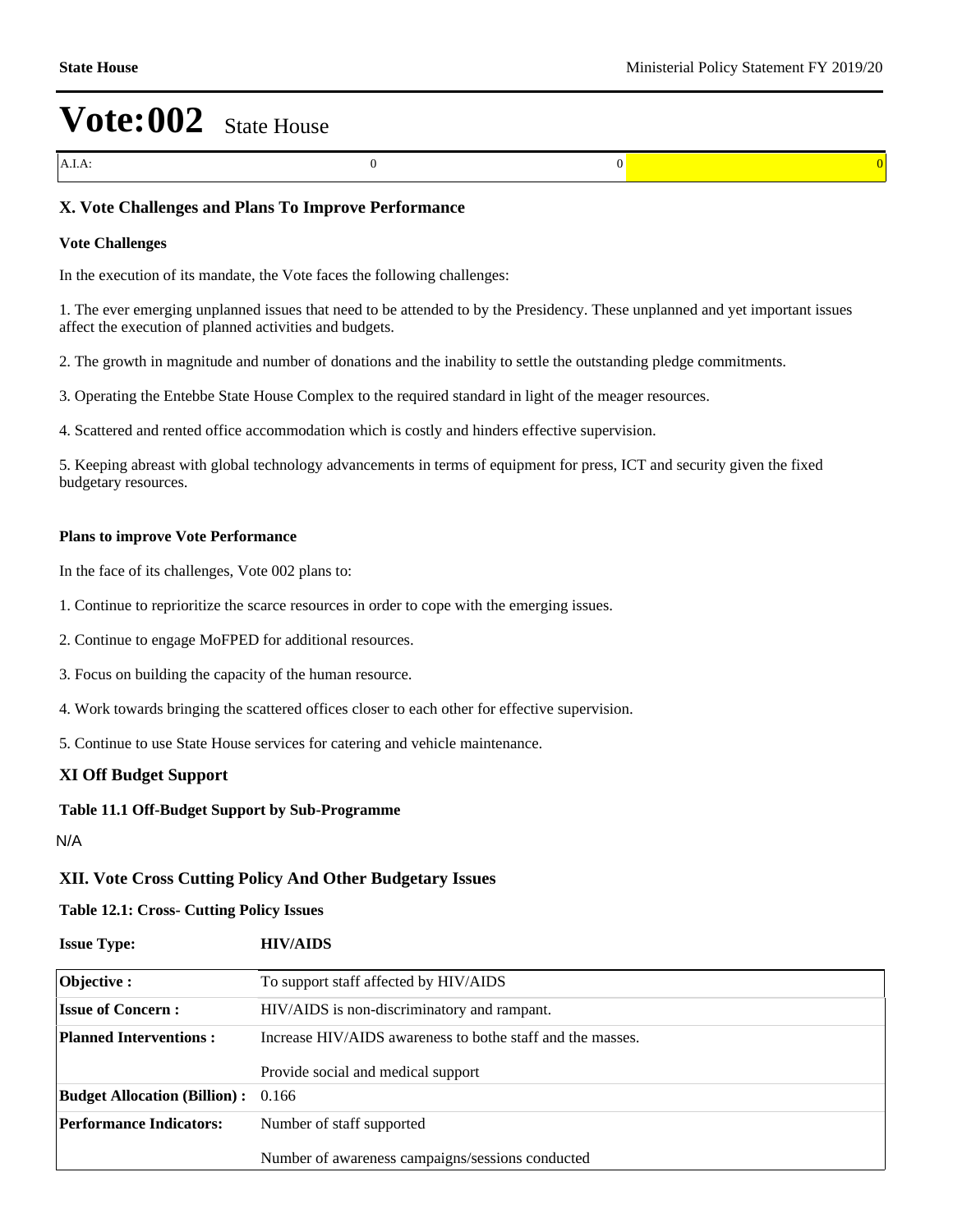| <b>Issue Type:</b>                  | Gender                                                                                      |  |  |  |  |  |
|-------------------------------------|---------------------------------------------------------------------------------------------|--|--|--|--|--|
| Objective:                          | To design and implement an all inclusive strategy which promotes equity in wealth creation. |  |  |  |  |  |
| <b>Issue of Concern:</b>            | There still exists pockets of income inequalities in Uganda                                 |  |  |  |  |  |
| <b>Planned Interventions:</b>       | Support households in selected model villages through the poverty alleviation initiative    |  |  |  |  |  |
|                                     | Mobilise masses on wealth creation programmes                                               |  |  |  |  |  |
|                                     | Skill girls in various skills through the "Girl child Project"                              |  |  |  |  |  |
| <b>Budget Allocation (Billion):</b> | 1.032                                                                                       |  |  |  |  |  |
| <b>Performance Indicators:</b>      | Number of model villages supported.                                                         |  |  |  |  |  |
|                                     | Number of girls skilled                                                                     |  |  |  |  |  |
| <b>Issue Type:</b>                  | <b>Enviroment</b>                                                                           |  |  |  |  |  |
| Objective:                          | To protect the environment                                                                  |  |  |  |  |  |
| <b>Issue of Concern:</b>            | Our environment is destroyed by human activity.                                             |  |  |  |  |  |
| <b>Planned Interventions:</b>       | Carry out awareness and sensitization campaigns                                             |  |  |  |  |  |
| <b>Budget Allocation (Billion):</b> | 0.500                                                                                       |  |  |  |  |  |
| <b>Performance Indicators:</b>      | Number of sensitization campaigns undertaken.                                               |  |  |  |  |  |

## **XIII. Personnel Information**

## **Table 13.1 Staff Establishment Analysis**

| <b>Title</b>                                  | <b>Salary Scale</b> | <b>Number Of Approved Positions</b> | <b>Number Of Filled Positions</b> |
|-----------------------------------------------|---------------------|-------------------------------------|-----------------------------------|
| Presidential Advisor/Mobilisation             | U1P                 | 15                                  | $\overline{2}$                    |
| Senior Presidenitlal Advisor/<br>Invesments   | U1P                 | 6                                   |                                   |
| Senior Presidential Adv./Political<br>Affairs | U1P                 | 6                                   | 3                                 |
| <b>Assistant Director</b>                     | U1SE                | 12                                  | $\mathfrak{z}$                    |
| Captain Presidential Jet                      | U1SE                | 4                                   | 2                                 |
| <b>Chief Engineer</b>                         | U1SE                | $\mathfrak{D}$                      |                                   |
| Private Secretary                             | U <sub>2</sub>      | 70                                  | 52                                |
| <b>Information Technology Oficer</b>          | U <sub>4</sub>      | 50                                  | 20                                |
| Flight Attendant/Purser                       | U <sub>5</sub>      | 4                                   | $\overline{c}$                    |
| <b>Political Mobiliser</b>                    | U <sub>6</sub>      | 20                                  | 14                                |
| Mechanic                                      | U7                  | 30                                  | 25                                |
| Cook                                          | U8                  | 40                                  | 25                                |
| Driver                                        | U8                  | 10                                  | 7                                 |
| Office Attendant                              | U8                  | 5                                   | $\vert 4 \vert$                   |
| Room Attendant                                | U8                  | 25                                  | 14                                |